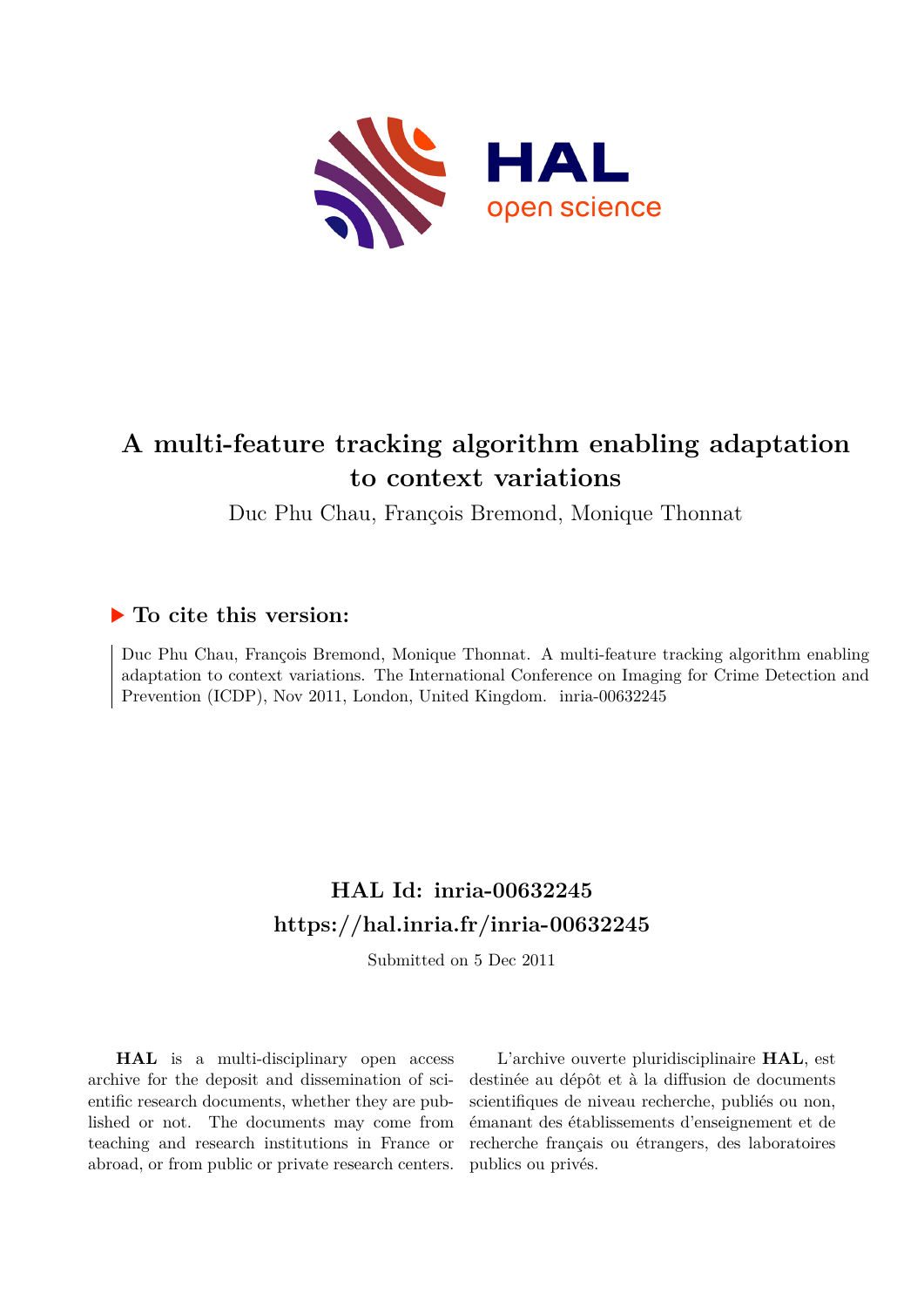# **A multi-feature tracking algorithm enabling adaptation to context variations**

Duc Phu CHAU, François BREMOND, Monique THONNAT {Duc-Phu.Chau, Francois.Bremond, Monique.Thonnat}@inria.fr

Pulsar team, INRIA Sophia Antipolis - Méditerranée, France

**Keywords:** Tracking algorithm, tracking features, Adaboost.

# **Abstract**

We propose in this paper a tracking algorithm which is able to adapt itself to different scene contexts. A feature pool is used to compute the matching score between two detected objects. This feature pool includes 2D, 3D displacement distances, 2D sizes, color histogram, histogram of oriented gradient (HOG), color covariance and dominant color. An offline learning process is proposed to search for useful features and to estimate their weights for each context. In the online tracking process, a temporal window is defined to establish the links between the detected objects. This enables to find the object trajectories even if the objects are misdetected in some frames. A trajectory filter is proposed to remove noisy trajectories. Experimentation on different contexts is shown. The proposed tracker has been tested in videos belonging to three public datasets and to the Caretaker European project. The experimental results prove the effect of the proposed feature weight learning, and the robustness of the proposed tracker compared to some methods in the state of the art. The contributions of our approach over the state of the art trackers are: (i) a robust tracking algorithm based on a feature pool, (ii) a supervised learning scheme to learn feature weights for each context, (iii) a new method to quantify the reliability of HOG descriptor, (iv) a combination of color covariance and dominant color features with spatial pyramid distance to manage the case of object occlusion.

# **1 Introduction**

Many approaches have been proposed to track mobile objects in a scene [3]. The problem is to have tracking algorithms which perform well in different scene conditions (e.g. different people density levels, different illumination conditions) and to be able to tune their parameters. The ideas of an automatic control for adapting an algorithm to the context variations have already been studied [13, 7, 10]. In [13], the authors have presented a framework which integrates knowledge and uses it to control image processing programs. However, the construction of a knowledge base requires a lot of time and data. Their study is restricted to static image processing (no video). In [7], the author has presented an architecture for a self-adaptive perceptual system in which the "auto-criticism" stage plays the role of an online evaluation process. To do that, the system computes trajectory goodness score based on clusters of typical trajectories. Therefore, this method can be only applied for the scenes where mobile objects move on well defined paths. In [10], the authors have presented a tracking framework which is able to control a set of different trackers to get the best possible performance. The approach is interesting but the authors do not describe how to evaluate online the tracking quality and the execution of three trackers in parallel is very expensive in terms of processing time.

In order to overcome these limitations, we propose a tracking algorithm that is able to adapt itself to different contexts. The notion of context mentioned in this paper includes a set of scene properties: density of mobile objects, frequence of occlusion occurrences, illumination intensity, contrast level and the depth of the scene. These properties have a strong effect on the tracking quality. In order to be able to track object movements in different contexts, we define firstly a feature pool in which each weighted feature combination can help the system to outperform its performance in each context. However, the parameter configuration of these features (i.e. determination of feature weight values) is a hard task because the user has to quantify correctly the importance of each feature in the considered context. To facilitate this task, we propose an offline learning algorithm based on Adaboost [5] to compute feature weight values for each context. In this work, we have two assumptions. First, each video has a stable context. Second, for each context, there exists a training video set.

The paper is organized as follows: The next section presents the feature pool and explains how to use it to compute link similarity between the detected objects. Section 3 describes the offline learning process to tune the feature weights for each scene context. Section 4 shows in detail the different stages of the tracking process. The results of the experimentation and validation can be found in section 5. A conclusion as well as future work are given in the last section.

## **2 Feature pool and link similarity**

## **2.1 Feature pool**

The principle of the proposed tracking algorithm is based on the coherence of mobile object features throughout time. In this paper, we define a set of 8 different features to compute a link similarity between two mobile objects *l* and *m* within a temporal window (see figure 1).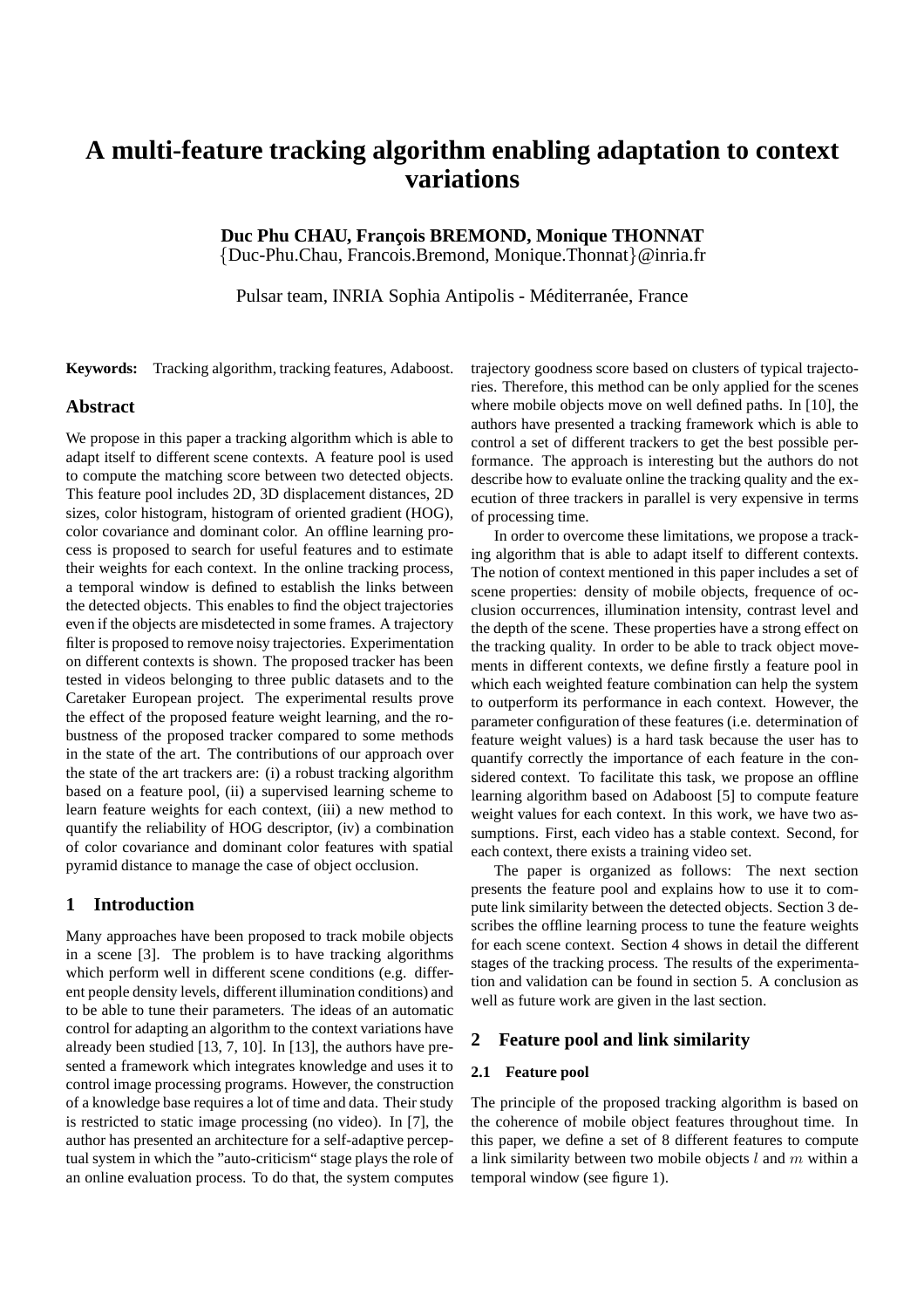#### **2.1.1 2D and 3D displacement distance similarity**

Depending on the object type (e.g. car, bicycle, walker), the object speed cannot exceed a fixed threshold. Let *Dmax* be the possible maximal 3D displacement of a mobile object for one frame in a video and *d* be the 3D distance of two considered objects, we define a similarity *LS*<sup>1</sup> between these two objects using the 3D displacement distance feature as follows:

$$
LS_1 = max(0, \ 1 - d/(D_{max} * n))
$$
 (1)

where  $n$  is the temporal difference (frame unity) of the two considered objects.

Similarly, we also define a similarity  $LS_2$  between two objects using displacement distance feature in the 2D image coordinate system.

## **2.1.2 2D shape ratio and area similarity**

Let  $W_l$  and  $H_l$  be the width and height of the 2D bounding box of object *l*. The 2D shape ratio and area of this object are respectively defined as  $W_l/H_l$  and  $W_lH_l$ . If no occlusions occur and mobile objects are well detected, shape ratio and area of a mobile object within a temporal window does not vary much even if the lighting and contrast conditions are not good. A similarity *LS*<sup>3</sup> between two 2D shape ratios of objects *l* and *m* is defined as follows:

$$
LS_3 = min(W_l/H_l, W_m/H_m)/max(W_l/H_l, W_m/H_m)
$$
\n(2)

Similarly, we also define the similarity *LS*<sup>4</sup> between two 2D areas of objects *l* and *m* as follows:

$$
LS_4 = min(W_l H_l, W_m H_m) / max(W_l H_l, W_m H_m) \quad (3)
$$

#### **2.1.3 Color histogram similarity**

In this work, the color histogram of a mobile object is defined as a normalized RGB color histogram of moving pixels inside its bounding box. We define a link similarity  $LS_5$  between two objects *l* and *m* for color histogram feature as follows:

$$
LS_5 = \frac{\sum_{k=1}^{3 \times K} \min(H_l(k), H_m(k))}{3} \tag{4}
$$

where *K* is a parameter representing the number of histogram bins for each color channel ( $K = 1..256$ ),  $H_l(k)$  and  $H_m(k)$ are respectively the histogram values of object *l*, *m* at bin *k*.

# **2.1.4 HOG similarity**

In case of occlusion, the system may fail to detect the full appearance of mobile objects. The above features are then unreliable. In order to address this issue, we propose to use the HOG descriptor to track locally interest points on mobile objects and to compute the trajectory of these points. The HOG similarity between two objects is defined as a value proportional to the number of pairs of tracked points belonging to both objects. In [9], the authors propose a method to track FAST points based on their HOG descriptors. However the authors do not compute the reliability level of the obtained point trajectories. In this work, we define a method to quantify the reliability of the trajectory of each interest point by considering the coherence of the Frame-to-Frame (F2F) distance, the direction and the HOG similarity of the points belonging to a same trajectory. We assume that the variation of these features follows a Gaussian distribution.

Let  $(p_1, p_2, ..., p_i)$  be the trajectory of a point. Point  $p_i$  is on the current tracked object and point  $p_{i-1}$  is on an object previously detected. We define a coherence score  $S_i^{dist}$  of F2F distance of point  $p_i$  as follows:

$$
S_i^{dist} = \frac{1}{\sqrt{2\pi\sigma_i^2}} e^{-\frac{(d_i - \mu_i)^2}{2\sigma_i^2}}
$$
(5)

where  $d_i$  is the 2D distance between  $p_i$  and  $p_{i-1}$ ,  $\mu_i$  and  $\sigma_i$ are respectively the mean and standard deviation of the F2F distance distribution formed by the set of points  $(p_1, p_2, ..., p_i)$ .

In the same way, we compute the direction coherence score  $S_i^{dir}$  and the similarity coherence score  $S_i^{desc}$  of each interest point. Finally for each interest point *p<sup>i</sup>* on the tracked object *l*, we define a coherence score  $S_i^l$  as the mean value of these three coherence scores.

Let *P* be the set of interest point pairs which trajectories pass through two considered objects  $o_l$  and  $o_m$ ;  $S_i^l$  ( $S_j^m$  respectively) be the coherence score of point  $i$  ( $j$  respectively) on object *l* (*m* respectively) belonging to set *P*. We define the similarity of HOG between these two objects as follows:

$$
LS_6 = min\left(\frac{\sum_{i=1}^{|P|} S_i^l}{M_l}, \frac{\sum_{j=1}^{|P|} S_j^m}{M_m}\right) \tag{6}
$$

where  $M_l$  and  $M_m$  are the total number of interest points detected on objects *l* and *m*.

#### **2.1.5 Color covariance similarity**

Color covariance is a very useful feature to characterize the appearance model of an image region. In particular, the color covariance matrix enables to compare regions of different sizes and is invariant to identical shifting of color values. This becomes an advantageous property when objects are tracked under varying illumination conditions. In [11], for a point *i* in a given image region *R*, the authors define a covariance matrix  $C_i$  corresponding to 11 descriptors:  $\{x, y, R_{xy}, G_{xy}, B_{xy}, M_{xy}^R, O_{xy}^R, M_{xy}^G, O_{xy}^G, M_{xy}^B, O_{xy}^B\}$ where  $(x, y)$  is pixel location,  $R_{xy}$ ,  $G_{xy}$ , and  $B_{xy}$  are RGB channel values, and *M*, *O* correspond to gradient magnitude and orientation in each channel at position (*x, y*).

We use the distance defined by [4] to compare two covariance matrices:

$$
\rho(C_i, C_j) = \sqrt{\sum_{k=1}^F \ln^2 \lambda_k(C_i, C_j)}
$$
\n(7)

where  $F$  is the number of considered image descriptors ( $F =$ 11 in this case),  $\lambda_k(C_i, C_j)$  is the generalized eigenvalue of  $C_i$ and  $C_i$ .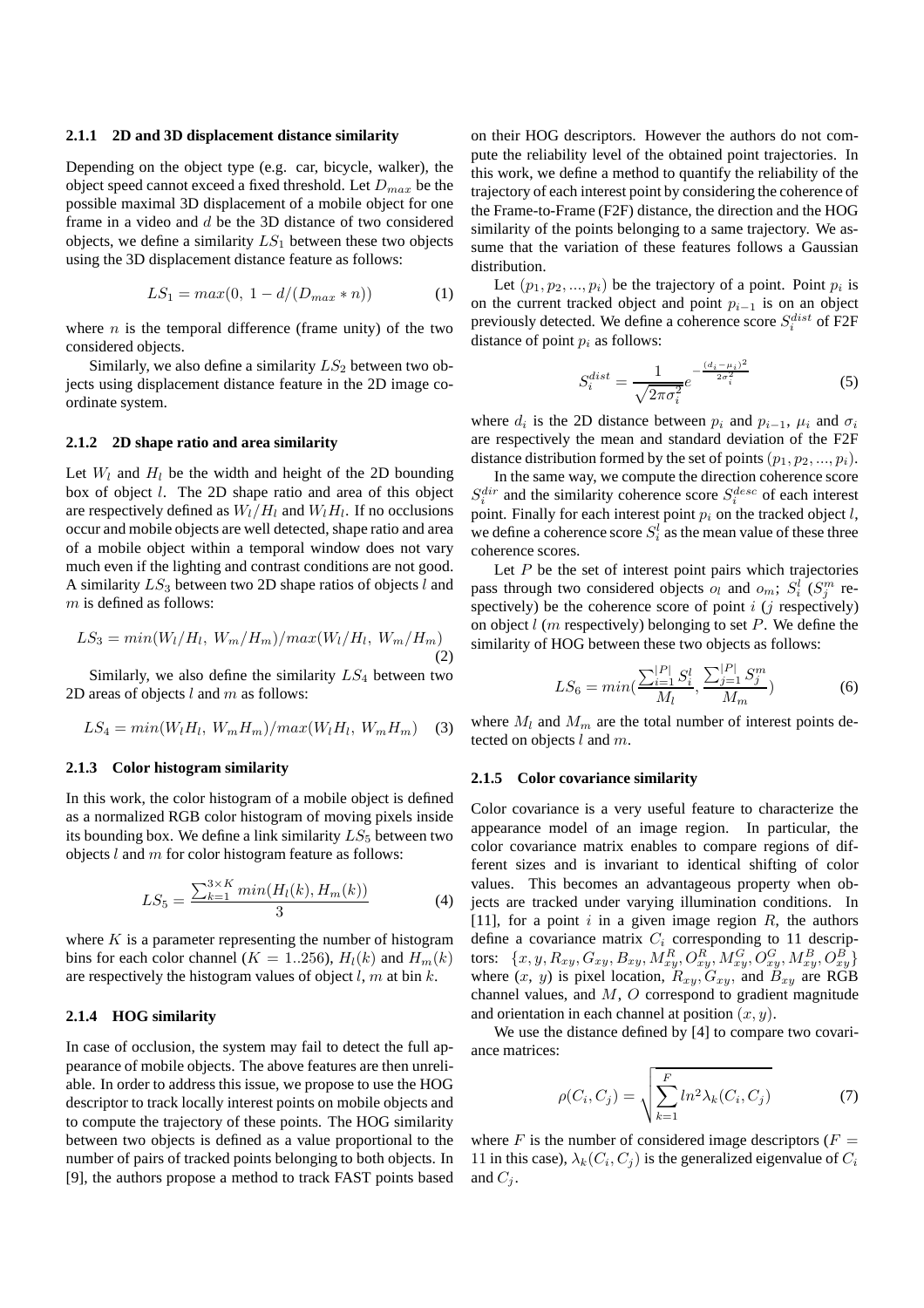In order to take into account the spatial coherence of the color covariance distance and also to manage occlusion cases, we propose to use the spatial pyramid distance defined in [6]. The main idea is to divide the image region of a considered object by a set of sub-regions. For each level  $i$  ( $i \geq 0$ ), the considered region is divided by a set of  $2^i$  x  $2^i$  sub-regions. Then we compute the local color covariance distance for each pair of corresponding sub-regions. The computation of each sub-region pair helps to evaluate the spatial structure coherence between two considered objects. In the case of occlusions, the color covariance distance between two regions corresponding to occluded parts is very high. Therefore, we take only a half of the lowest color covariance distances (i.e. highest similarities) for each level to compute the final color covariance distance.

The similarity of this feature is defined as a function of the spatial pyramid distance:

$$
LS_7 = max(0, 1 - d_{cov}/D_{cov\_max})
$$
 (8)

where  $d_{cov}$  is the spatial pyramid distance of the color covariance between two considered objects, and *Dcov max* is the maximum distance for two color covariance matrices to be considered as similar.

#### **2.1.6 Dominant color similarity**

Dominant color descriptor (DCD) has been proposed by MPEG-7 and is extensively used for image retrieval [8]. This is a reliable color feature because it takes into account only important colors of the considered image region. DCD of an image region is defined as  $F = \{\{c_i, p_i\}, i = 1..A\}$  where *A* is the total number of dominant colors in the considered image region, *c<sup>i</sup>* is a 3D RGB color vector, *p<sup>i</sup>* is its occurrence percentage, with  $\sum_{i=1}^{A} p_i = 1$ .

Let  $F_1$  and  $F_2$  be the DCDs of two image regions of considered objects. The dominant color distance between these two regions is defined using the similarity measure proposed in [8]. Also, similar to the color covariance feature, in order to take into account the spatial coherence and occlusion cases, we propose to use the spatial pyramid distance for the dominant color feature. The similarity of this feature is defined in the function of the spatial pyramid distance as follows:

$$
LS_8 = 1 - d_{DC} \tag{9}
$$

where  $d_{DC}$  is the spatial pyramid distance of dominant colors between two considered objects.

# **2.2 Link similarity**

Using the eight features we have described above, a link similarity  $LS(o_l,\ o_m)$  is defined as a weighted combination of feature similarities  $LS_i$  between objects  $o_l$  and  $o_m$ :

$$
LS(o_l, o_m) = \frac{\sum_{k=1}^{8} w_k LS_k}{\sum_{k=1}^{8} w_k}
$$
 (10)

where  $w_k$  is the feature weight (corresponding to its effectiveness), at least one weight is not null.

# **3 Learning feature weights**

Each feature described above is effective for some particular context conditions. However, how can the user quantify correctly the feature significance for a given context? In order to address this issue, we propose in this paper an offline supervised learning process using the Adaboost algorithm [5]. First a weak classifier is defined per feature. Then a strong classifier which combines these eight weak classifiers (corresponding to the eight features) with their weights is learnt.

For each context, we select a learning video sequence representative of this context. First, for each object pair  $(o_l, o_m)$ (called a training sample) in two consecutive frames, denoted  $op_i$  ( $i = 1..N$ ), we classify it into two classes  $\{+1, -1\}$ :  $y_i = +1$  if the pair belongs to the same tracked object and  $y_i = -1$  otherwise. For each feature  $k$  ( $k = 1..8$ ), we define a classification mechanism for a pair *op<sup>i</sup>* as follows:

$$
h_k(op_i) = \begin{cases} +1 & if \, LS_k(o_l, \, o_m) \geq Th_1 \\ -1 & otherwise \end{cases} \tag{11}
$$

where  $LS_k(o_l, o_m)$  is the similarity score of feature  $k$  (defined in section 2.1) between two objects  $o_l$  and  $o_m$ ,  $Th_1$  is a predefined threshold representing the minimum feature similarity considered as similar.

The loss function for Adaboost algorithm at iteration *z* for each feature *k* is defined as:

$$
\epsilon_k = \sum_{i=1}^{N} D_z(i) max(0, -y_i h_k(op_i)) \tag{12}
$$

where  $D_z(i)$  is the weight of the training sample  $op_i$  at iteration *z*. At each iteration *z*, the goal is to find *k* whose loss function  $\epsilon_k$  is minimum.  $h_k$  and  $\epsilon_k$  (corresponding to value *k* found) are denoted  $h_z$  and  $\epsilon_z$ . The weight of this weak classifier denoted  $\alpha$ <sup>*z*</sup> is computed as follows:

$$
\alpha_z = \frac{1}{2} ln \frac{1 - \epsilon_z}{\epsilon_z} \tag{13}
$$

We then update the weight of samples:

$$
D_{z+1}(i) = \begin{cases} 1/N, & if \ z = 0\\ \frac{D_z(i)exp(-\alpha_z y_i h_z(op_i))}{A_z}, & otherwise \end{cases}
$$
 (14)

where  $A_z$  is a normalization factor so that  $\sum_i^N D_{z+1}(i) = 1$ .

At the end of the Adaboost algorithm, the feature weights are determined for the learning context and allow to compute the link similarity defined in formula 10.

# **4 The proposed tracking algorithm**

The proposed tracking algorithm needs a list of detected objects in a temporal window as input. The size of this temporal window (denoted  $T_2$ ) is a parameter. The proposed tracker is composed of three stages. First, the system computes the link similarity between any two detected objects appearing in a given temporal window to establish possible links. Second,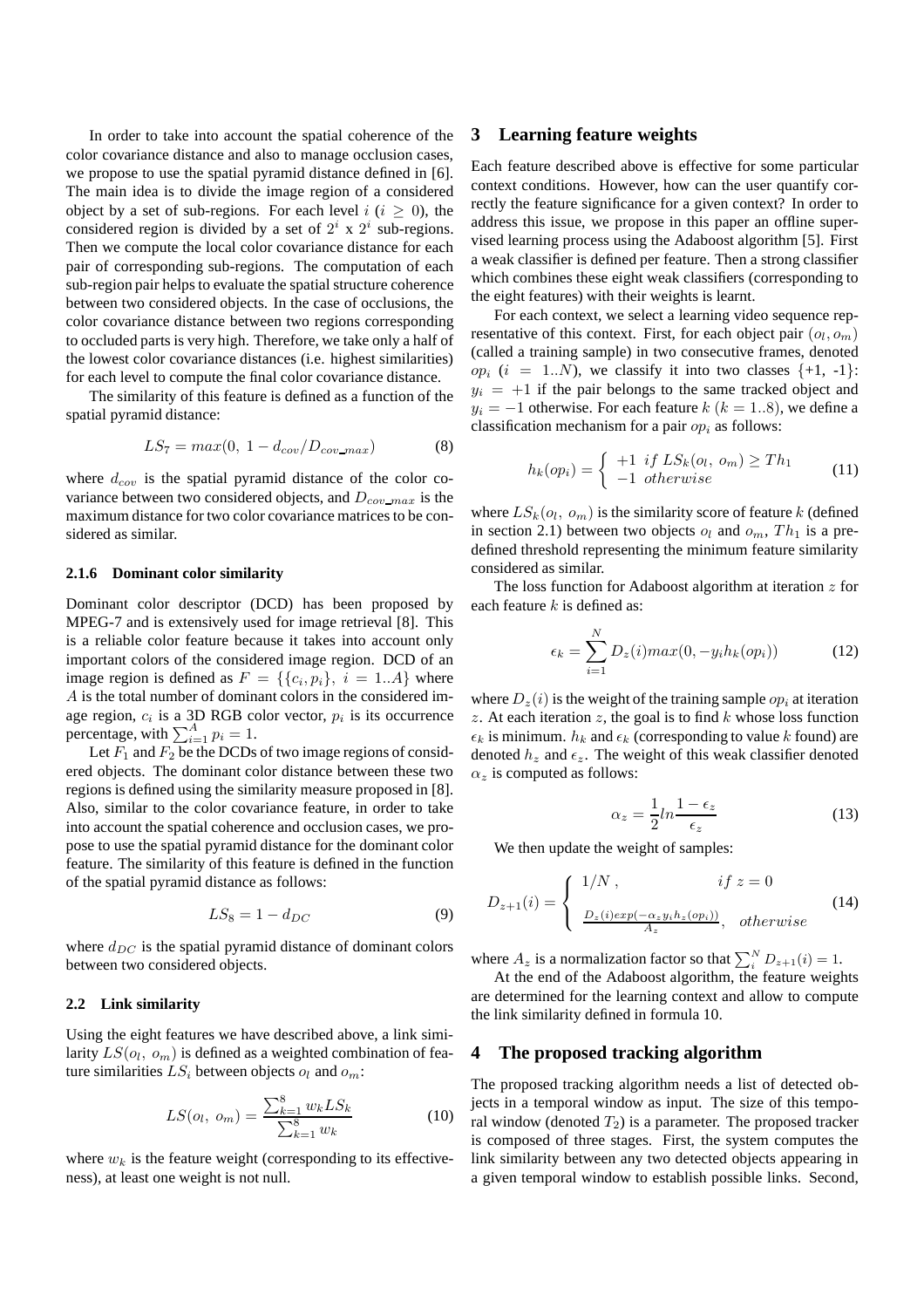the trajectories that include a set of consecutive links resulting from the previous stage, are then computed as the system gets the highest possible total of global similarities (see section 4.3). Finally, a filter is applied to remove noisy trajectories.

#### **4.1 Establishment of object links**

For each detected object pair in a given temporal window of size  $T_2$ , the system computes the link similarity (i.e. instantaneous similarity) defined in formula 10. A temporal link is established between these two objects when their link similarity is greater or equal to  $Th_1$  (presented in equation 11). At the end of this stage, we obtain a weighted graph whose vertices are the detected objects in the considered temporal window and whose edges are the temporally established links associated with the object similarities (see figure 1).



Figure 1. The graph representing the established links of the detected objects in a temporal window of size  $T_2$  frames.

#### **4.2 Long term similarity**

In this section, we study similarity score between an object  $o_l$  detected at *t* and the trajectory of  $o_m$  detected previously, called long term similarity (to distinguish with the link similarity score between two objects). By assuming that the variations of the 2D area, shape ratio, color histogram, color covariance and dominant color features of a mobile object follow a Gaussian distribution, we can use the Gaussian probability density function (PDF) to compute this score. Also, longer the trajectory of *o<sup>m</sup>* is, more reliable this similarity is. Therefore, for each feature *k* in these features, we define a long term similarity score between object  $o_l$  and trajectory of  $o_m$  as follows:

$$
LT_k(o_l, o_m) = \frac{1}{\sqrt{2\pi\sigma_m^2}} e^{-\frac{(s_l - \mu_m)^2}{2\sigma_m^2}} \min(\frac{T}{Q}, 1)
$$
 (15)

where  $s_l$  is the value of feature *k* for object *l*,  $\mu_m$  and  $\sigma_m$  are respectively mean and standard deviation values of feature *k* of last *Q*-objects belonging to the trajectory of  $o_m$  (*Q* is a predefined parameter),  $T$  is time length (number of frames) of  $o_m$ trajectory. Thanks to the selection of the last *Q*-objects, the long term similarity can take into account the latest variations of the *o<sup>m</sup>* trajectory.

For the left features (2D, 3D displacement distance and HOG), the long term similarity are set to the same values of link similarity.

#### **4.3 Trajectory determination**

The goal of this stage is to determine the trajectories of the mobile objects. For each detected object  $o_l$  at instant  $t$ , we consider all its matched objects *o<sup>m</sup>* (i.e. objects with temporal established links) in previous frames that do not have yet official links (i.e. trajectories) to any objects detected at *t*. For such an object pair  $(o_l, o_m)$ , we define a global score  $GS(o_l, o_m)$ as follows:

$$
GS(o_l, o_m) = \frac{\sum_{k=1}^{8} w_k GS_k(o_l, o_m)}{\sum_{k=1}^{8} w_k}
$$
 (16)

where  $w_k$  is the weight of feature  $k$  (resulting from learning phase, see section 3),  $GS_k(o_l, o_m)$  is the global score of feature  $k$  between  $o_l$  and  $o_m$ , defined as a function of link similarity and long term similarity of feature *k*:

$$
GS_k(o_l, o_m) = (1 - \beta)LS_k(o_l, o_m) + \beta LT_k(o_l, o_m)
$$
 (17)

where  $LS_k(o_l, o_m)$  is the link similarity of feature *k* between the two objects  $o_l$  and  $o_m$ ,  $LT_k(o_l, o_m)$  is their long term similarity defined in section 4.2,  $\beta$  is the weight of long term similarity and is defined as follows:

$$
\beta = \min(\frac{T}{Q}, Th_4) \tag{18}
$$

where  $T$ ,  $Q$  are presented in section 4.2, and  $Th_4$  is the maximum expected weight for the long term similarity.

The object  $o_m$  having the highest global similarity is considered as a temporal father of object *o<sup>l</sup>* . After considering all objects at instant *t*, if more than one object get *o<sup>m</sup>* as a father, the pair  $(o_l, o_m)$  which  $GS(o_l, o_m)$  value is the highest will be kept and the link between this pair is official (i.e. become officially a trajectory segment). An object is no longer tracked if it cannot establish any official links in  $T_2$  consecutive frames.

#### **4.4 Trajectory filtering**

Noise usually appears when wrong detection or misclassification (e.g. due to low image quality) occurs. Hence a static object (e.g. a chair, a machine) or some image regions (e.g. window shadow, merged objects) can be detected as a mobile object. However, such noise usually only appears in few frames or have no real motion. We thus use temporal and spatial filters to remove potential noises. A trajectory is considered as a noise if one of the two following conditions is satisfied:

$$
\begin{array}{rcl}\nT & < & Th_5 \\
d_{max} < & Th_6\n\end{array}
$$

where  $T$  is time length of the considered trajectory;  $d_{max}$  is the maximum spatial length of this trajectory;  $Th_5$ ,  $Th_6$  are predefined thresholds.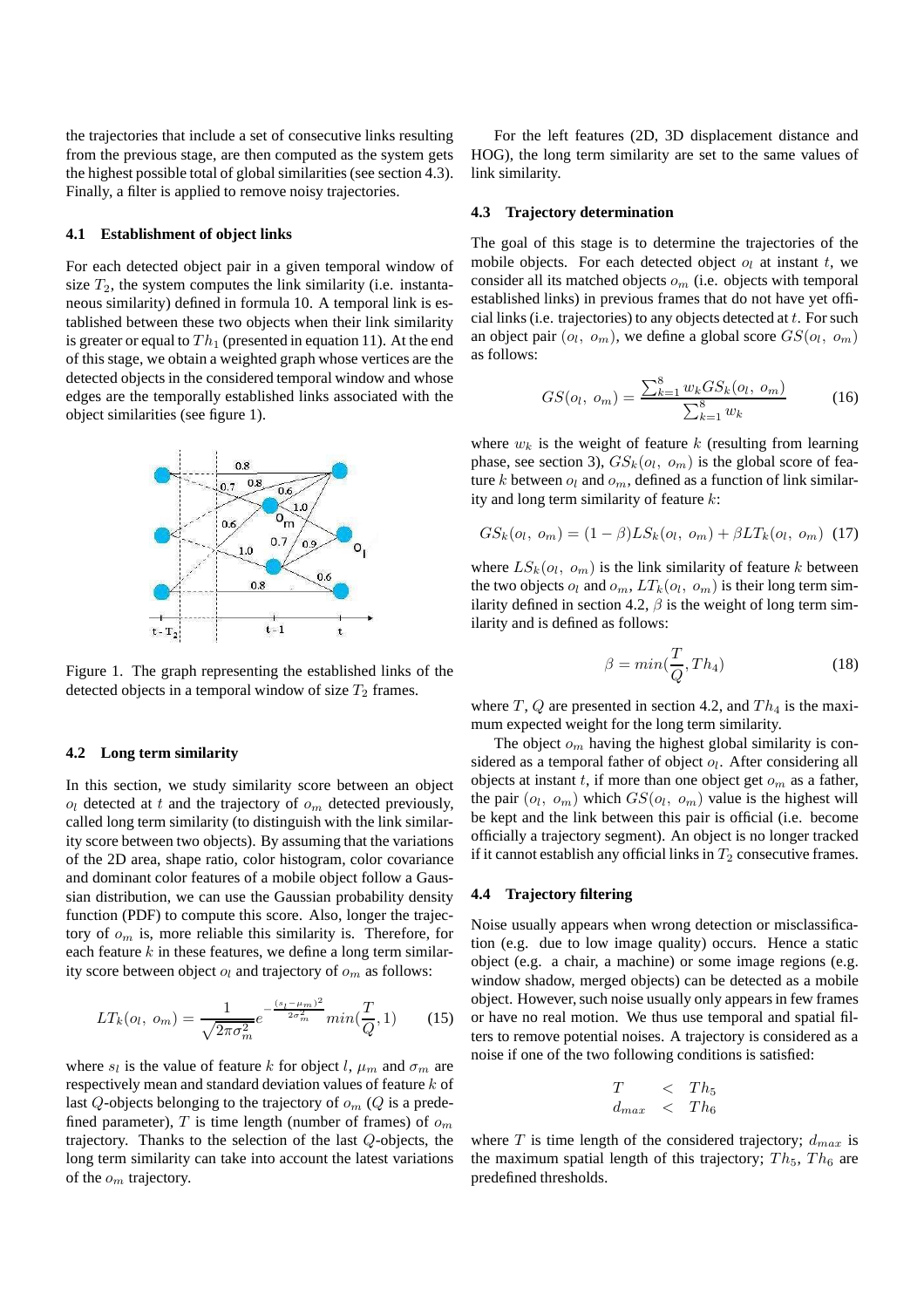# **5 Experimentation and Validation**

The objective of this experimentation is to prove the effect of feature weight learning, also to compare the performance of the proposed tracker with other trackers in the state of the art. To this end, in the first part, we test the proposed tracker with two complex videos (many moving people, high occlusion occurrence frequency) which are respectively provided by the Caretaker European project<sup>1</sup> and the TRECVid dataset [1]. These two videos are tested in both cases: without and with the feature weight learning. In the second part, five videos belonging to two public datasets  $ETISEO<sup>2</sup>$  and Caviar<sup>3</sup> are experimented, and the tracking result (with the feature learning) is compared with some other approaches in the state of the art.

In order to evaluate the tracking performance, we use the three tracking evaluation metrics defined in the ETISEO project [2]. The first tracking evaluation metric  $M_1$  measures the percentage of time during which a reference object (ground truth data) is correctly tracked. The second metric  $M_2$  computes throughout time how many tracked objects are associated with one reference object. The third metric  $M_3$  computes the number of reference object IDs per tracked object. These metrics must be used together to obtain a complete performance evaluation. Therefore, we also define a tracking metric  $\overline{M}$  taking the average value of these three tracking metrics. The four metric values are defined in the interval [0, 1]. The higher the metric value is, the better the tracking algorithm performance gets.

In this experimentation, we use the people detection algorithm based on the HOG descriptor of the OpenCV library. So we focus the experimentation on the sequences containing people movements. However the principle of the proposed tracking algorithm is not dependent on the tracked object type. For learning feature weights, we use video sequences that are different from the tested videos but which have a similar context.

The first tested video (provided by the Caretaker project) depicts people moving in a subway station. The frame rate of this sequence is 5 *f ps* (*frames/second*) and the length is 5 min (see image 5a). We have learnt feature weights on a sequence of 2000 frames. The learning algorithm selects  $w_5$  = 0.5 (color histogram feature) and  $w_6 = 0.5$  (HOG feature).

The second tested sequence (belonging to the TRECVid dataset) depicts the movements of people in an airport (see image 5b). It contains 5000 frames and lasts 3 min 20 sec. We have learnt feature weights on a sequence of 5000 frames. The learning algorithm selects  $w_1 = 0.24$  (3D distance displacement),  $w_4 = 1$  (2D area) and  $w_5 = 0.76$  (color histogram).

Table 1 presents the tracking results in two cases: without and with feature weight learning. We can find that with the proposed learning scheme, the tracker performance increases in both tested videos. Also, the processing time of the tracker also decreases significantly because many features are not used.

The two following tested videos belong to ETISEO dataset. The first tested ETISEO video shows a building entrance, denoted ETI-VS1-BE-18-C4. It contains 1108 frames and frame rate is 25 *f ps*. In this sequence, there is only one person moving (see image 5c). We have learnt feature weights on a sequence of 950 frames. The learning algorithm has selected the 3D displacement distance feature as the unique feature for tracking in this context. The result of the learning phase is reasonable since there is only one moving person.

The second tested ETISEO video shows an underground station denoted ETI-VS1-MO-7-C1 with occlusions. The difficulty of this sequence consists in the low contrast and bad illumination. The scene depth is quite important (see image 5d). This video sequence contains 2282 frames and frame rate is 25 *f ps*. We have learnt feature weights on a sequence of 500 frames. The color covariance feature is selected as the unique feature for tracking in this context. It is a good solution because the dominant color and HOG feature do not seem to be effective due to bad illumination. Also, the size and displacement distance features are not reliable because their measurements do not seem to be discriminative for far away moving people from the camera.

In these two experiments, tracker results from seven different teams (denoted by numbers) in ETISEO have been presented: 1, 8, 11, 12, 17, 22, 23. Because names of these teams are hidden, we cannot determine their tracking approaches. Table 2 presents performance results of the considered trackers. The tracking evaluation metrics of the proposed tracker get the highest values in most cases compared to other teams.

The last three tested videos belong to the Caviar dataset (see image 5e). In this dataset, we have selected the same sequences experimented in [12] to be able to compare each other: OneStopEnter2cor, OneStopMoveNoEnter1cor and OneStop-MoveNoEnter2cor. In these three sequences, there are 9 persons walking in a corridor. The proposed approach can track all of them. However there are three noisy trajectories in the last sequence because of wrong detection occurred in a long period. Table 3 presents the result summary for these videos. TP (True Positive) refers to the number of correct tracked trajectories. FN (False Negative) is the number of lost trajectories. FP (False Positive) represents the number of noisy trajectories. Compared to [12], our proposed tracker have better values in all of these three indexes.

# **6 Conclusion and Future work**

We have presented in this paper an approach which combines a large set of appearance features and learn tracking parameters. The quantification of HOG descriptor reliability and the combi-

|                                                           | Without learning |  |  |  | With learning |  |                                 |  |
|-----------------------------------------------------------|------------------|--|--|--|---------------|--|---------------------------------|--|
|                                                           |                  |  |  |  |               |  | $M_1 M_2 M_3 M M M_1 M_2 M_3 M$ |  |
| Caretaker video   0.62 0.16 0.99 0.59 0.47 0.83 0.80 0.70 |                  |  |  |  |               |  |                                 |  |
| TRECVid video   0.60 0.82 0.90 0.77 0.70 0.93 0.84 0.82   |                  |  |  |  |               |  |                                 |  |

Table 1. Summary of tracking results in both cases: without and with feature weight learning.

<sup>1</sup> http://cordis.europa.eu/ist/kct/caretaker synopsis.htm

<sup>2</sup> http://www-sop.inria.fr/orion/ETISEO/

<sup>3</sup> http://homepages.inf.ed.ac.uk/rbf/CAVIARDATA1/